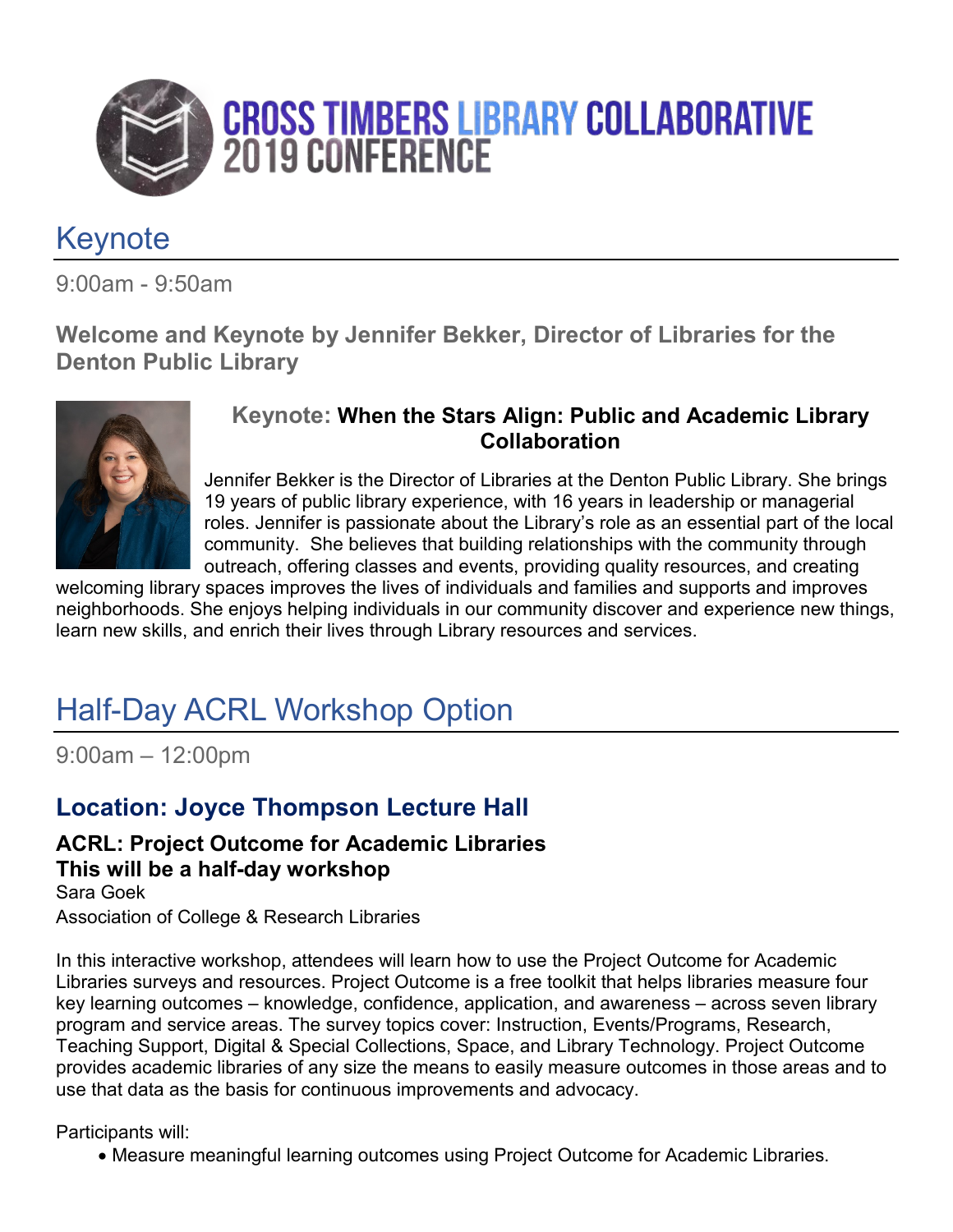• Use the Project Outcome for Academic Libraries toolkit to administer surveys, analyze results, and create reports.

- Understand how other libraries have used outcome data for action.
- Identify challenges and effective means of implementing outcome measurement to improve library services and advocacy.
- Develop an action plan for successfully implementing Project Outcome at your library.

# Session 1

**10:00am - 10:50am**

### **Location: Special Collections**

### **The Kempner Empire: Establishing Digitization Processes and Workflows for a Large-scale Collection**

Christina Kellum

University of North Texas Libraries

With support from the Harris and Eliza Kempner Fund and the Rosenberg Library, the University of North Texas Digital Projects Unit has taken on the job of digitizing the Kempner family's business papers, which span decades. One of Galveston's most iconic families, the Kempner family influenced the social and philanthropic landscape of Galveston, and its members created an expansive economic empire. This presentation will breakdown the procedures created for a collection broken up in yearly batches of roughly 18,000 pages, over six years. The project moves through digitization and metadata creation onto the Portal to Texas History. Providing digitization and international access to the collection is an innovative project, and certainly the largest project of its type in existence. This collection brings forward interests in farming, banking, business, travel, exports/imports and family operations.

#### **Who Wore It Best: Dating Photographs From Clothes**

Shelley Gayler-Smith

University of Dallas

This presentation offers a discussion on both men's and women's clothing found in photographs spanning the 1840's to the early 1920's. This is an interactive presentation that will help librarians and archivists better understand previously unknown dates to photographs they may house in their special collections.

## **Location: Reference Training Room**

### **Automating the Authority Control Process**

Stacy Wolf

University of North Texas Libraries

Authority control is an important part of cataloging and there are a variety of methods for providing it, ranging from time-consuming manual processes to the time-saving automated. However, automated processes often seem out of reach for small libraries when it comes to using a pricey vendor or expert cataloger. This presentation will introduce ideas on how to handle authority control using a variety of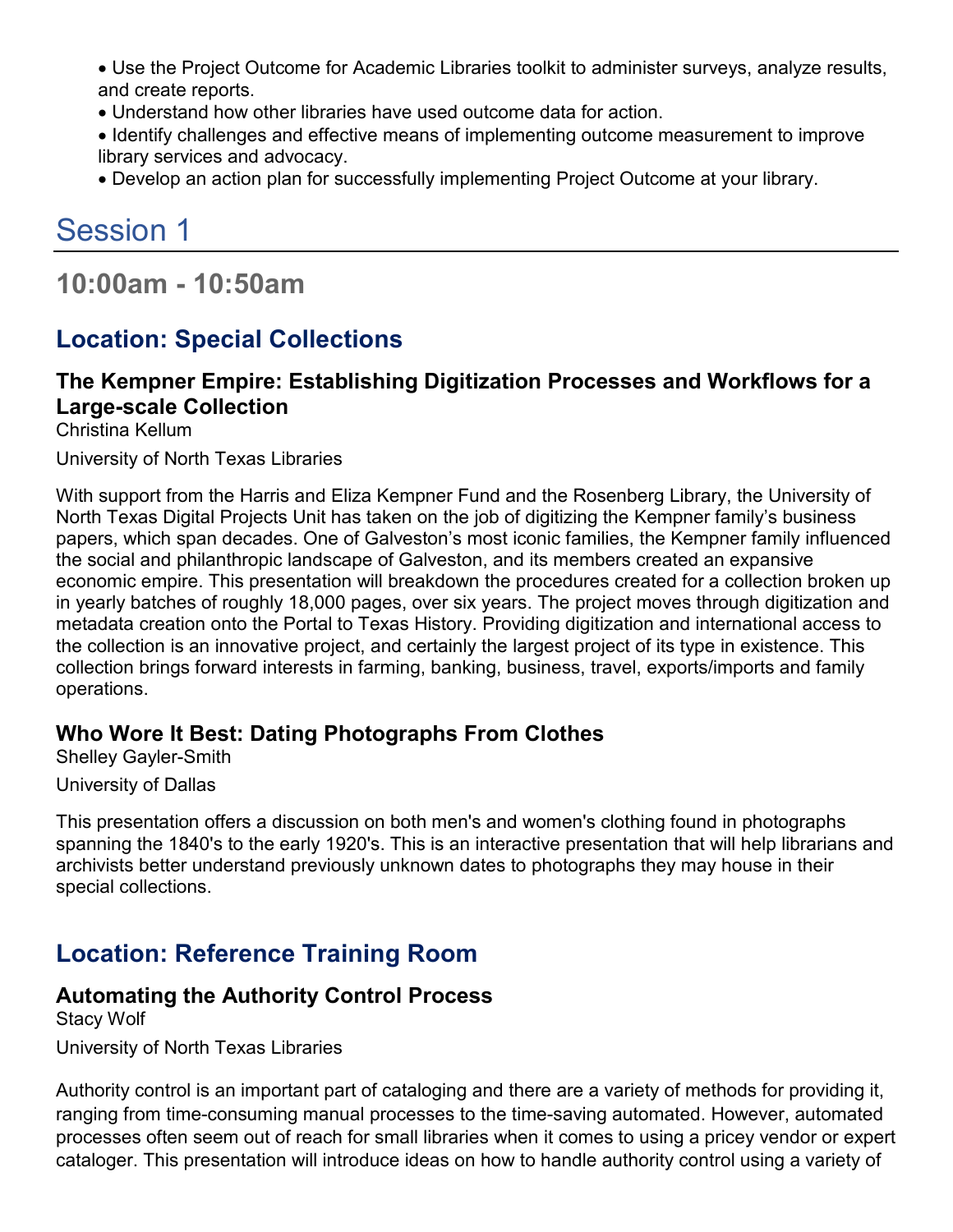tools, both paid and free. The presenter will describe how their library handles authority control, compare vendors and programs, and demonstrate authority control using MarcEdit.

#### **Implement and Maintain your DDA plan in 500 easy steps**

Natasha Siu Heather Barrett Sarah Haight Sanabria

Southern Methodist University Libraries

Do you remember setting up Demand Driven Acquisition at your library? At Southern Methodist University, we decided that after six years of having our DDA ebook plan in place, it was time to fully reevaluate what we had turned on. With attractive new purchasing models and programs from different vendors, SMU Libraries decided to move forward with implementing DDA through JSTOR in addition to our previous DDA plan primarily through ProQuest. We quickly learned of the endless complications in setting up a DDA program through multiple vendors. While these programs are still ongoing and new issues could arise, this session will cover our lessons learned and what we wish we knew before getting started.

### **Location: Living Room**

#### **Assessing an Academic Library Mentoring Program**

Catherine Sassen Karen Harker Seti Keshmiripour Marcia McIntosh

Erin O'Toole

University of North Texas Libraries

A continuous cycle of assessment contributes to the success of a mentoring program, as illustrated in this case study from a large academic library. The Mentoring Competencies Assessment, the Fear of Negative Evaluation Scale, a satisfaction survey, and a focus group are used to assess the program. The assessment results indicate that the program is meeting its goals of facilitating the professional development of protégés, improving mentor competencies, increasing the confidence of participants, and expanding future participation in the program.

#### **Changing Models of Library Practice to Benefit Rural Communities**

Dr. Carol Perryman Dr. Ling Hwey Jeng

Texas Woman's University – School of Library and Information Studies

Rural libraries whose librarians have expertise in digital literacy and a deep understanding of unique communities can be an important part of efforts to improve the quality of life for residents. However, traditional library education does not include the development of students as future leaders of community growth. In this presentation we will describe efforts to build on prior research in the Appalachian region. The MLS/Community Informatics program extends traditional library roles by getting librarians out into their communities, working with community leaders and residents to facilitate needed and wanted change.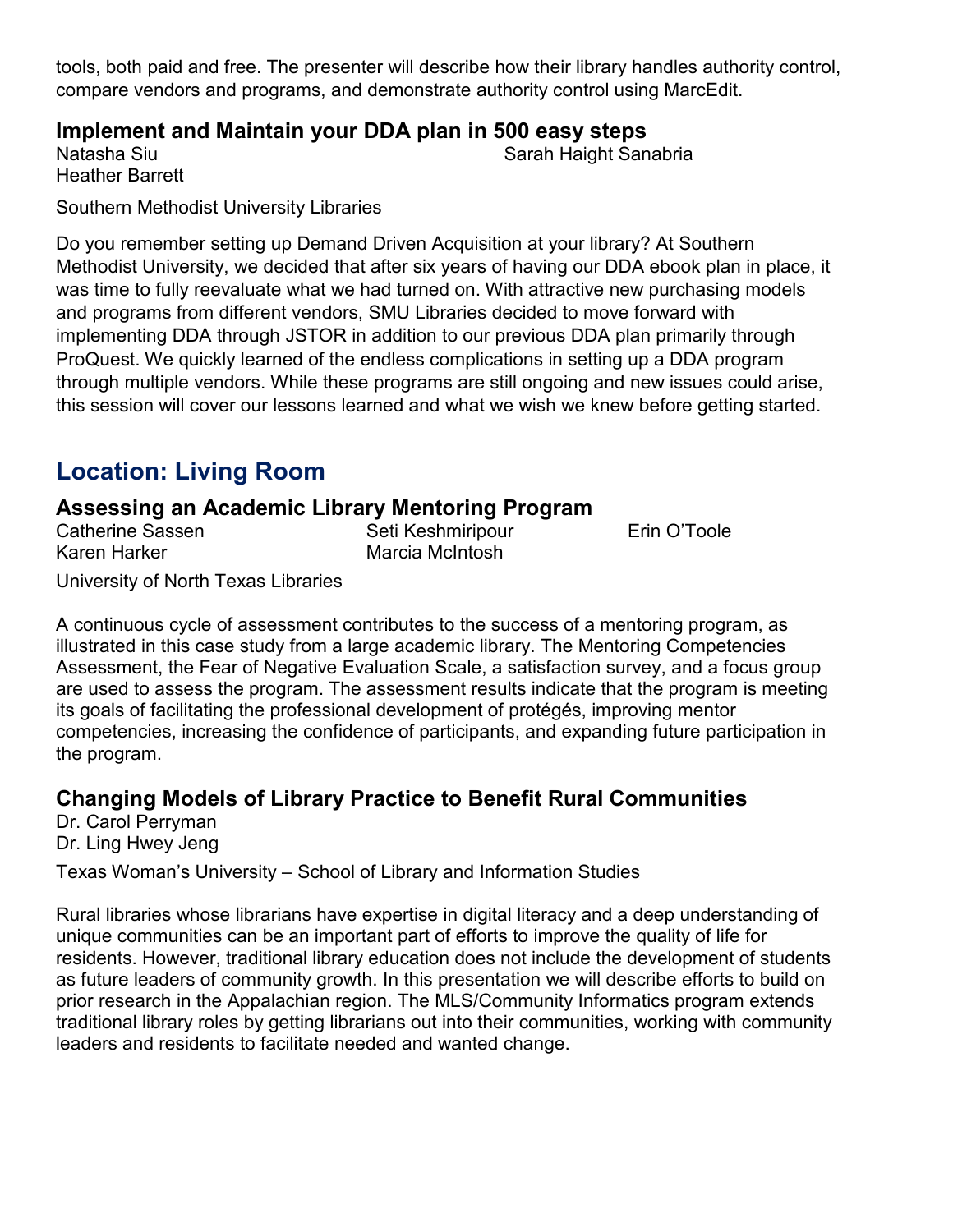## **11:00am - 11:50am**

## **Location: Special Collections**

#### **John Rogers and Georgette de Bruchard Photography Collection** Sam Ivie

Margaret Dodson University of North Texas Libraries

This presentation will focus on the photography of John Rogers and Georgette de Bruchard, held in UNT's Special Collections. The materials discussed will primarily feature the Dallas and Fort Worth region, particularly Dallas development from the 1950s-1980s.

### **DARTing Across North Texas**

Amy San Antonio

University of North Texas Libraries/Dallas Area Rapid Transit (DART)

Dallas Area Rapid Transit (DART) and the University of North Texas (UNT) Special Collections have teamed up to create the DART Historical Archive, which documents its history from August 1983 to their most recent technological endeavors. This presentation will address the building blocks of developing the archive from the ground up, the challenges of partnering with an outside agency or corporation, and the benefit of effective and clear communication which is essential to developing trust and a lasting relationship.

## **Location: Reference Training Room**

## **Knitting Together Qualitative and Quantitative Data About Your E-journals**

Karen Harker Christopher Hergert

University of North Texas Libraries

When it comes to developing collections, librarians have historically faced the dilemma of providing access to resources that are high quality versus those that are highly-used. The Journal Citation Reports (JCR) is a tool that provides a series of metrics of journal quality or impact for more than 15,000 major research journals. While the validity of these metrics has been regularly debated, there are precious few other tools or metrics that are so easily accessible. We present a method to combine the JCR metrics with that of your local usage to generate comparisons with only a modest amount of work. We will demonstrate this method using both a relational database (MS Access) and a spreadsheet tool (Excel). At the end of this session, you will be able to export data from JCR, clean it, match the JCR journals list with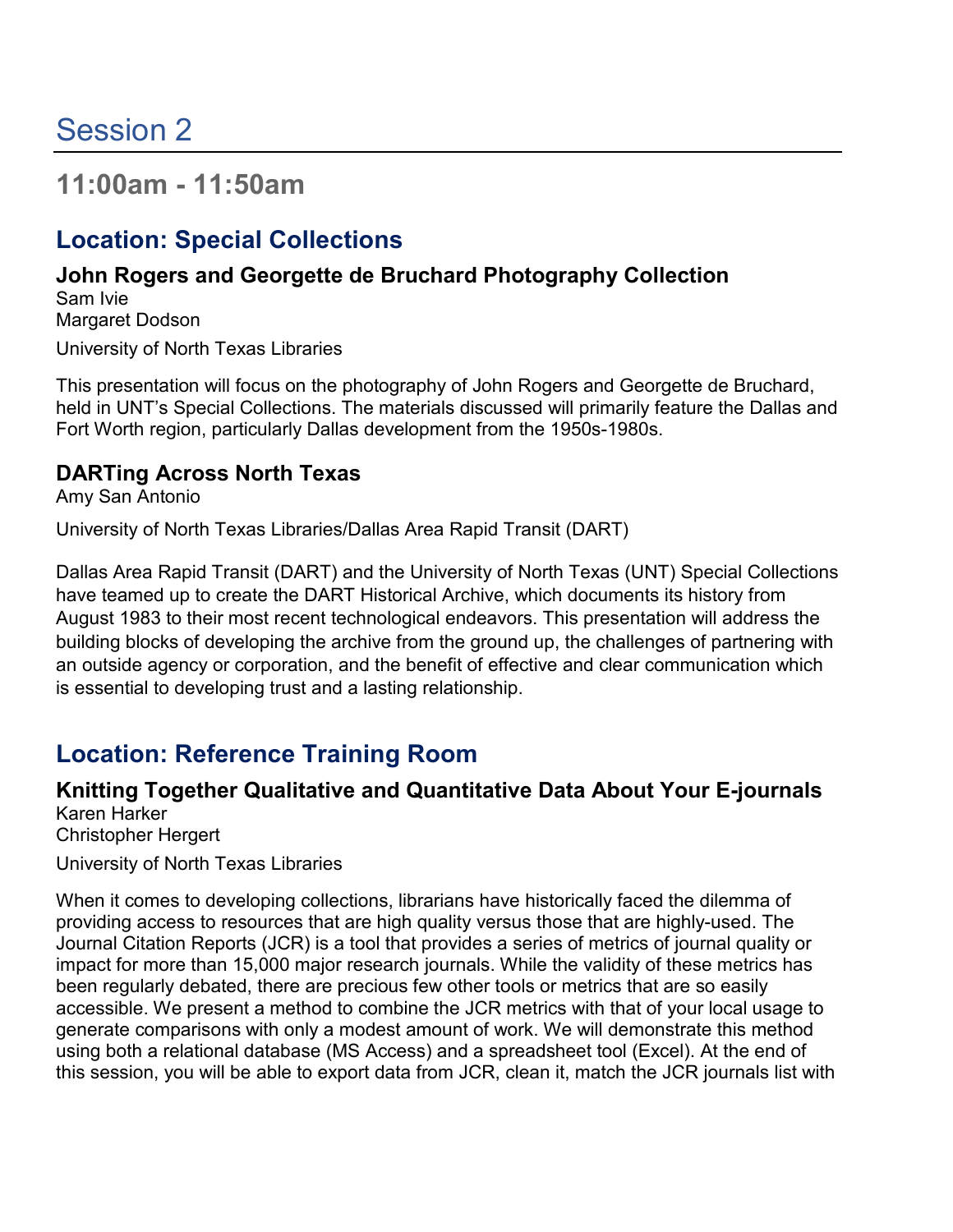your own list of ejournals, generate overlap rates by category, and compare external rankings with internal usage.

### **Creating & Executing a Website Re-Design Simultaneously: A Hyper Rational Approach**

Jane Scott

UT Southwestern Health Sciences Digital Library and Learning Center

Can a web redesign project be executed and created simultaneously? Inspired by the architect of the Seattle Public Library's innovative hyper rational process, we embarked on a similar approach to redesign our website in 2017. By harnessing our own web statistics, we were able to make definitive choices about our content and invest in better user experience design and technology. This approach fostered easy adoption and minimal training, while also inspiring innovation and improvement. By identifying core issues and taking the position that our website is a virtual librarian, we were able to determine what systems and products we should implement to maximize that experience. What resulted was a unique and customized site that adheres to our values, experiences, and service standards.

### **Location: Living Room**

### **The Venn Diagram of Teaching and Librarianship (or, How the MLS Degree Made Me a Better Teacher)**

Ashley O'Neill

#### Southern Methodist University

Information literacy and first-year writing programs are a natural partnership. Most college composition courses include a research component, and collaborating with librarians to teach these important research skills is a logical step. But what if the collaboration went further? This presentation will examine, through anecdotal evidence, how the principles of librarianship and the information literacy framework established by the ACRL can strengthen first-year writing assignments, resulting in better outcomes for first-year students.

### **Where Does Information Literacy Fit? Mapping the Core**

| <b>Greg Hardin</b> | <b>Carol Hargis</b> |
|--------------------|---------------------|
| Brea Hensen        | Karen Harker        |

University of North Texas Libraries

This presentation will cover the current curriculum mapping project at the University of North Texas Libraries. As part of our greater Information Literacy Initiative, this project seeks to improve the capacity of UNT students for critical thinking and the ability to use information effectively with a key aim of the project being to help strengthen core library services to enhance high-impact practices. Through curriculum mapping we are seeking to establish a baseline understanding of the current information literacy practices and needs on campus. We have mapped student learning outcomes on course syllabi to the ACRL Framework for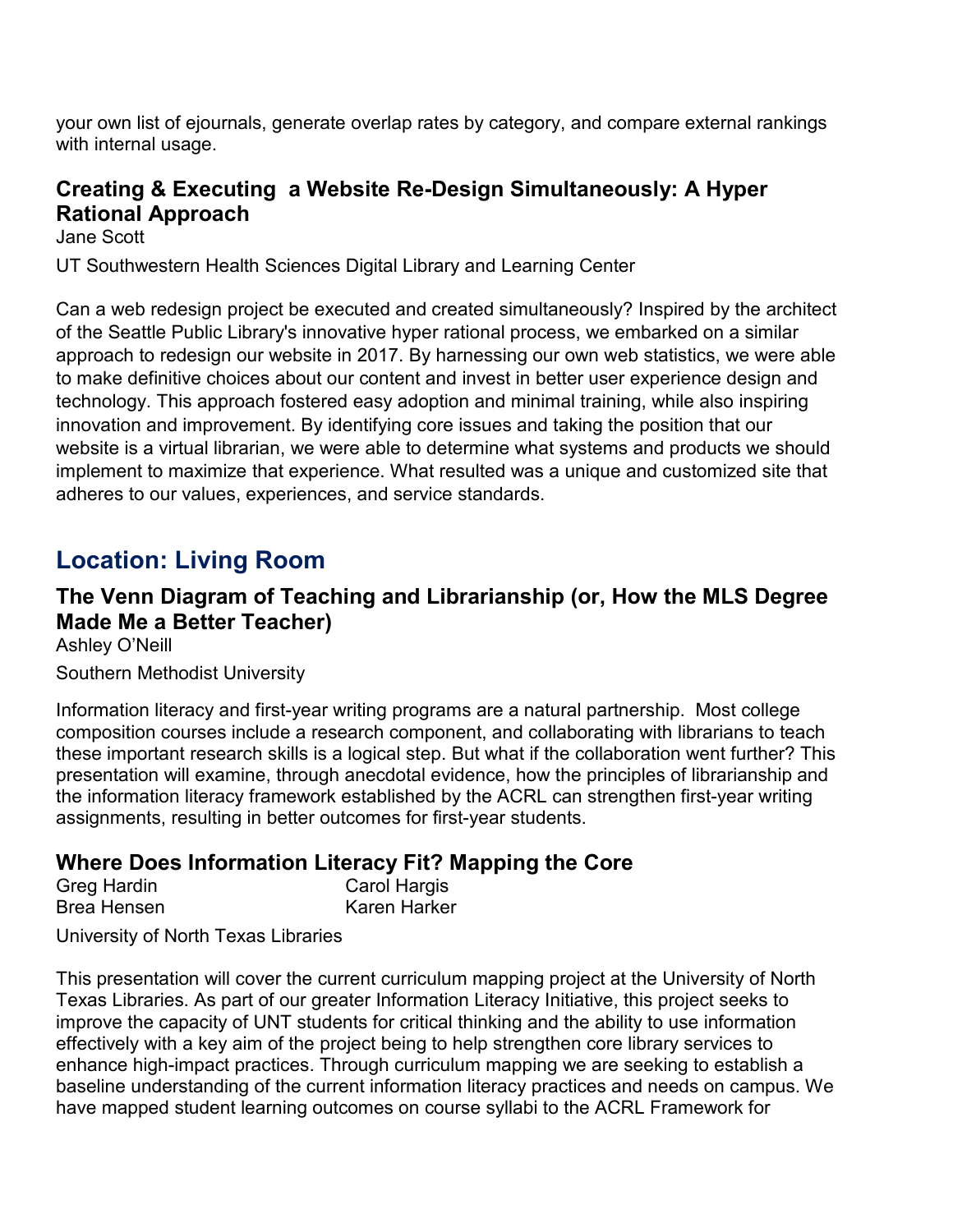Information Literacy for Higher Education and the AAC&U Information Literacy VALUE Rubric. With information gleaned from this project, we will know which core courses address which standards and frames, identify gaps in library instruction, and begin to address these gaps through the work of our subject librarians and strategically targeted library instruction.

# Session 3

**1:00pm - 1:50pm**

## **Location: Special Collections**

### **Building an Invested Student Staff**

Tracey Rinehart

Southern Methodist University

How does a manager find, hire, train, supervise, and retain the best student workers. What makes it all work well? What are the ideas for keeping great students productive, happy and a part of the library team? If you supervise students or hope to in the future, this session is for you.

### **Creating Creators**

Jenn Stayton University of North Texas

This presentation will discuss strategies for working with students to impart project management and content creation skills. Student work drives many library projects, but too often students are not allowed to drive those projects. Instead of relying on their comfort and ability to be contributors, we have challenged them to be creators and are leaving room in our projects for creativity, innovation, and the learning process to take place. The "Student Collaborators Bill of Rights" became a starting point to refine a system of project development and reporting that benefited both student and department. Letting students take the wheel was scary for all of us at first but that risk was worth the reward of seeing them go from cautious participants to confident practitioners.

## **Location: Reference Training Room**

#### **Bringing the Internet Home: Wi-Fi Hotspots in Public Libraries** Katie Combs

Fort Worth Public Library

We are in an age where the internet is a necessity and libraries can meet that need by helping their communities to bring the internet home! In January of 2018, the Fort Worth Public Library began the process of providing Wi-Fi hotspots for their patrons, using a grant from the Fort Worth Library Foundation. The program now provides 200 total Hotspot devices and has been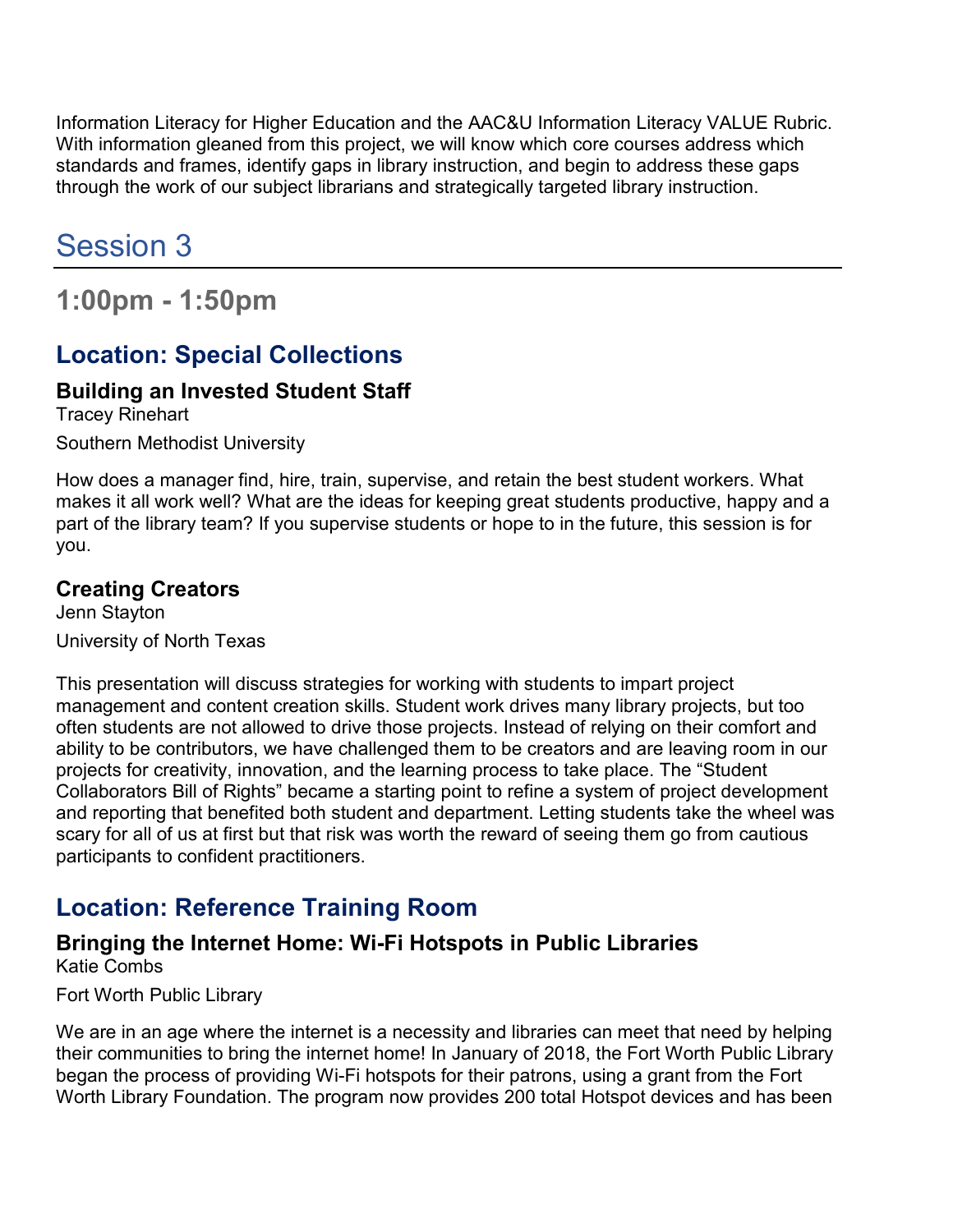a massive success in the Fort Worth community. This presentation will discuss choosing vendors that are right for your library, performing data profiles, and programming and marketing for a hotspot program.

#### **Getting Down to Earth with Free Government Resources: Geology**

Marna Morland

University of Texas at Dallas

Marna Morland, member of the Government Information Affinity Group, returns with an explosion of free government electronic resources on the topic of Earth Sciences. If you enjoy such topics as astrogeology, hydrology, mineralogy, seismology and volcanology, you will leave the session with a list of resources to explore for hours afterwards. All attendees to the session will receive a booklet of Geology resources and a USB flash drive with ALL the past free government resources presentation booklets!

### **Location: Living Room**

**Easing the Burden: Improving Textbook Access & Affordability through Copyright Licensing**

Charlotte Vandervoort Cherie Hohertz

University of Dallas

As the costs of textbooks have continued to rise and academia has been somewhat reluctant to embrace OERs, the University of Dallas Cowan-Blakley Memorial Library and other key university stakeholders have recently entered into a new institutional copyright license called RightFind® to not only improve copyright adherence among faculty but also to combat students' increasing cost of textbooks. The license allows the library and university instructors to share digital files and/or photocopies of large sections/entire works of specific textbooks and other course materials with students through a variety of campus platforms including ereserves, course management systems, e-course packets, email, and campus intranets. Come and listen to a lively presentation about processes and procedures, average student savings and other benefits, and the challenges we've experienced in implementing this new service.

### **Building a Coalition for Statewide OER Initiatives in Texas**

Lea DeForest Phillip Anaya

Texas Digital Library and Alamo Colleges District

The Statewide OER Coordinating Committee is comprised of staff members from a variety of academic libraries in the state including community colleges, ARLs, and the Texas Digital Library consortium. The Committee is intended to "bridge the gap" between the OER Summit and a more formal coalition of institutional stakeholders that can act on the priorities set forth at the summit. Since January 2019, the Committee has undertaken the writing of a white paper, investigating further meeting opportunities, and coalition-building and advocacy efforts. This 25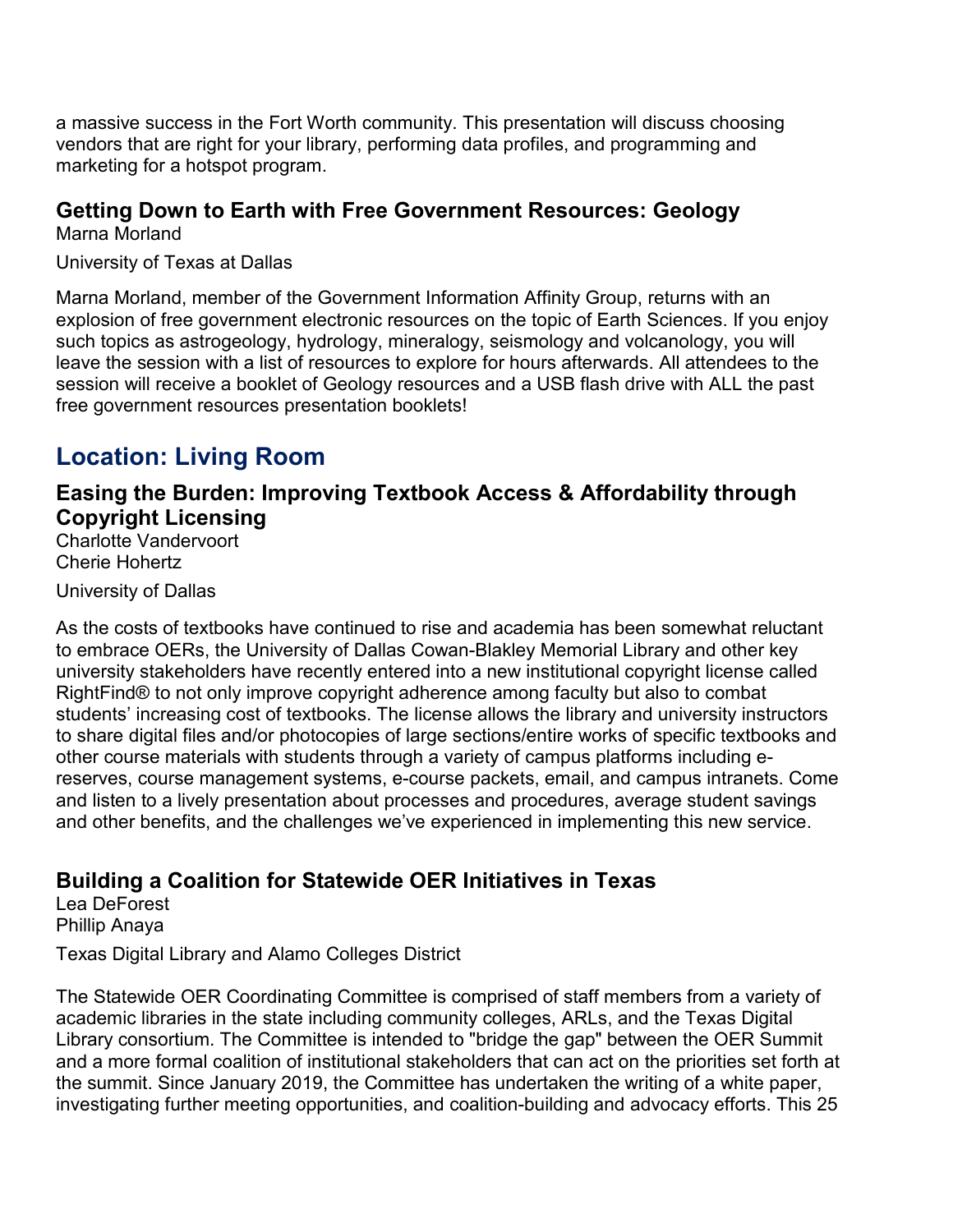minute presentation will inform participants of the work done by the committee so far, and our planned outreach and activities for the 2019-20 academic year.

# Session 4

# **2:00pm - 2:50pm**

### **Location: Joyce Thompson Lecture Hall**

#### **Subject-Based Collection Evaluation: Context, Assessment Strategies, & Enhancement (50 minute roundtable)**

Coby Condrey Karen Harker Laurel Crawford

University of North Texas Libraries

This panel discussion will review the way collection development librarians at UNT have designed ongoing assessment and augmentation of the research collection in a holistic manner. The approach includes dividing the collection into subjects, creating a means to include interdisciplinary resources, scheduling assessments over time, implementing infrastructure changes in order to use assessment data and analyses effectively, and allocating resources to enhance subject areas by addressing gaps identified during the evaluation process. The program will include examples of completed collection enhancements and conclude with a question-and-answer segment.

### **Location: Special Collections**

### **Meditative Mandala**

Revathi Vaidyanathan McKinney Public Library

The word "Mandala" is an ancient Sanskrit word meaning symbols of unity and completeness. The principle of Mandala art has been utilized by various cultures around the world as a means of self-expression, spiritual transformation, and personal growth. The process of creating a mandala emphasizes focus and instills a calm mind. The skills learnt by the making of a mandala can be readily applied into one's life.

Because these projects require minimal resources, libraries can provide their communities with a means to produce art and promote self-care. The McKinney Public Library has incorporated the Meditative Mandala Program, which meets once a week, and has developed an art display and created a program for the tween/teens based on the community's response.

#### **Wellbeing at the Library: Collection Development and Programming**

Susan Whitmer Elaine Cox

Suzie Rumohr Pamela Ward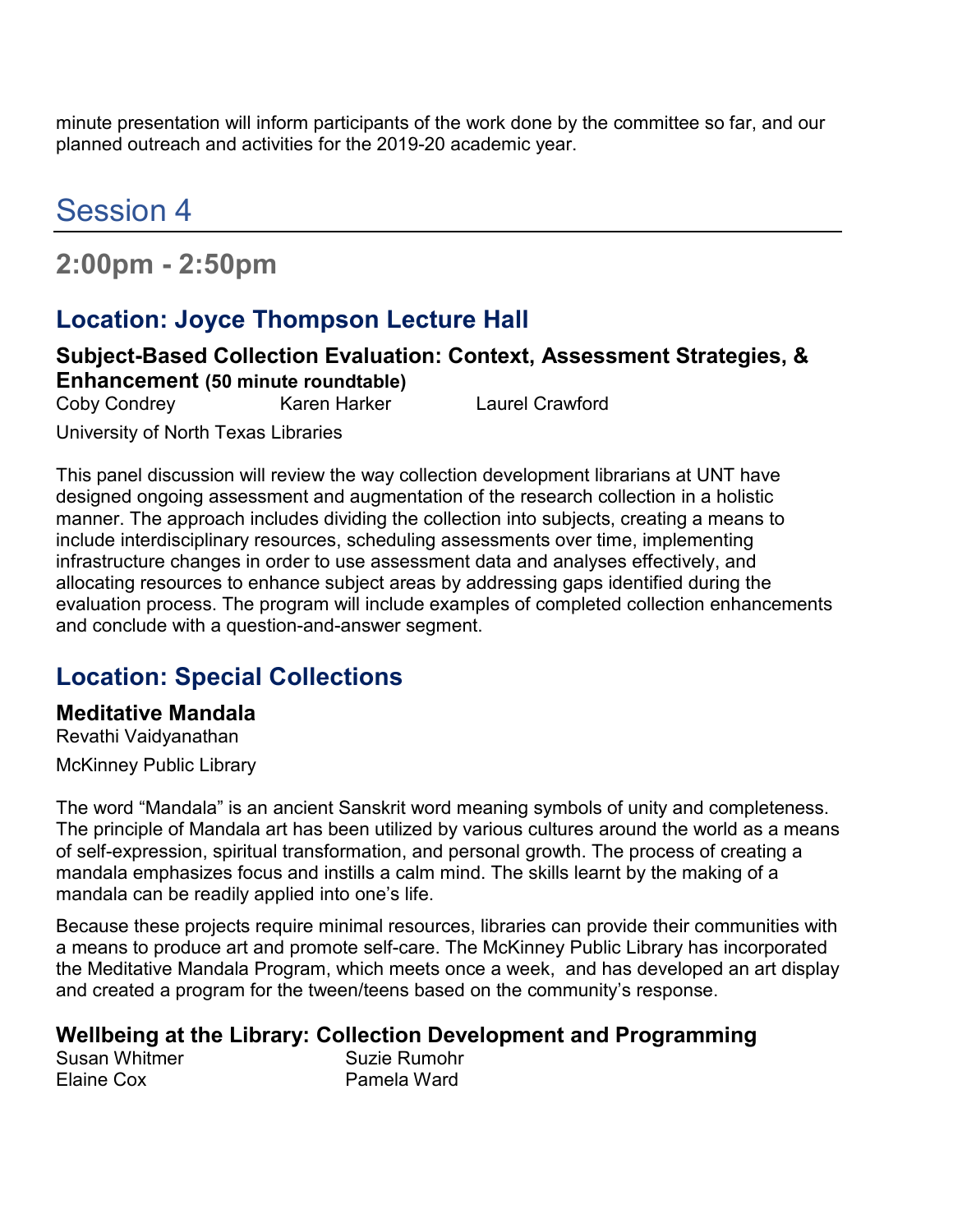Texas Woman's University Libraries

This presentation describes and justifies wellbeing activities at an academic library. Working in collaboration with the University Wellbeing Director, academic librarians have created a culture that promotes wellbeing at the Texas Woman's University Libraries. The Wellbeing at the Library panelists will describe their experiences creating collections and programming which include the creation of a Wellbeing Collection, yoga sessions during midterms and finals, and eye strain prevention practices for cataloging staff. As libraries evolve with the 21st century by expanding offerings, collection development and programming are keeping pace by taking on new responsibilities to help serve our academic communities.

### **Location: Reference Training Room**

### **SACSCOC and Libraries: What info do they really need?**

Cherie Hohertz University of Dallas

Every SACSCOC submission must include information about libraries. Whether you're going through your decennial reaffirmation of accreditation, your fifth-year interim report, or submitting substantive change proposals, we'll go over what information needs to be included in each of these reports, best practices for writing the narrative, and how to document the successes of your library.

### **Location: Living Room**

#### **The Art of the Hustle: Getting the Most Out of Your Para-Professional Work** Kayleen Cox

Katie Pierce Farrier

UNT Health Science Center

Becoming a professional librarian requires tenacity, a desire to serve the community, and a diverse professional tool belt. Many promising job listings prefer applicants to have several years of experience, but this can be an obstacle for incoming professionals. MLIS/MIS students often gain experience through internships or practicums, but is this enough? Some students can benefit from their para-professional work in a library where they gain hands-on experience and expand their professional network. For others, volunteering and professional organizations offer a chance to enhance skills from project management to circulation and programming. Students and graduates that come from a non-library background will learn methods for building their professional tool belt, opportunities to give back to the community, and prepare for a professional library career. This presentation will highlight two stories of recent graduates who are hustling to build their resumes and ultimately become professional librarians.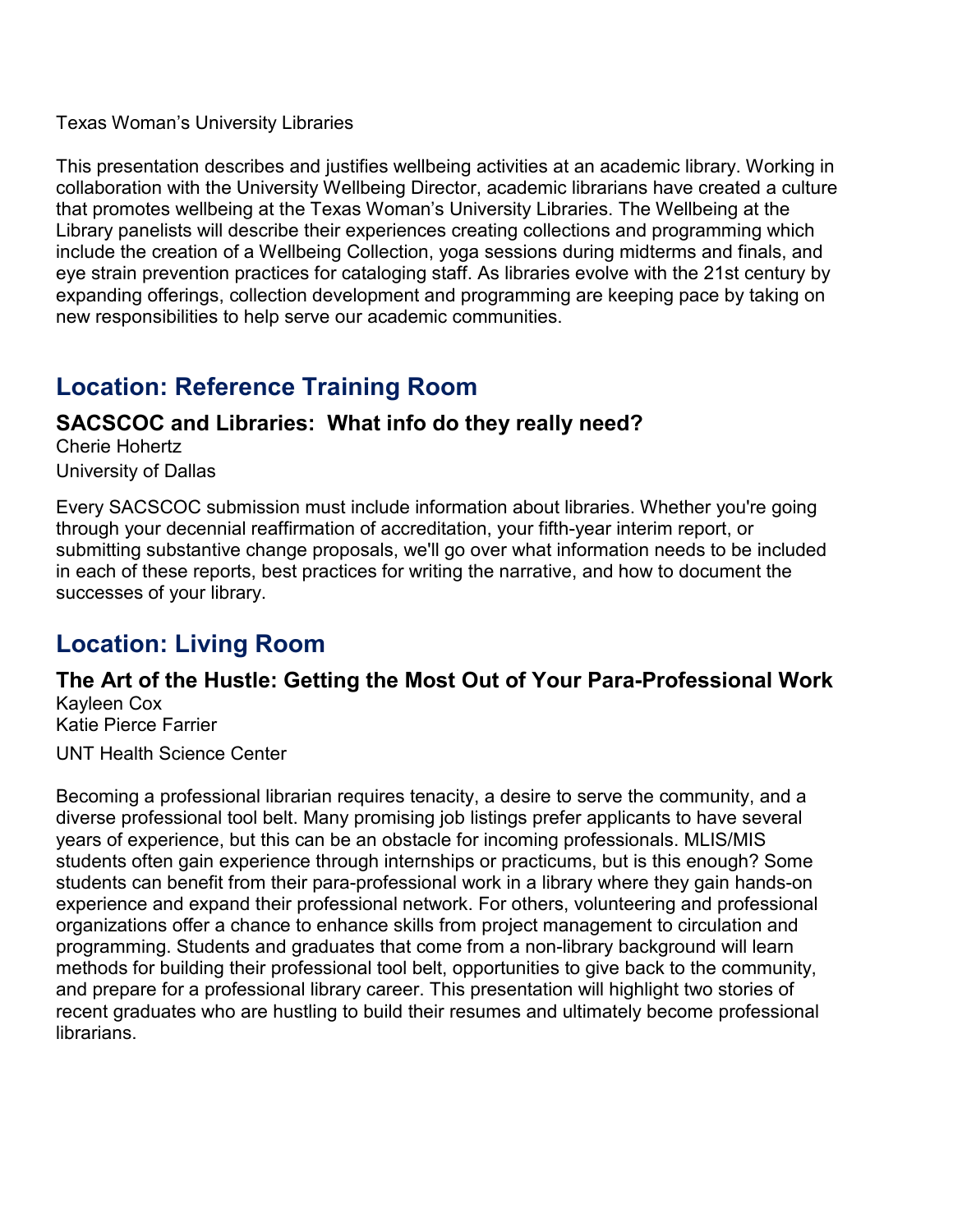#### **Interviews - From THIS and THAT Side of the Desk**

Resa Mai

Fort Lupton Public and School Library

Times, technology and expectations change. Libraries are looking for people who represent the best future for each library's specific needs. No longer are resumes printed in advance, they are fluid and flexible, always representing the needs of the hiring entity. This presentation was created to support and share the skills needed to land your library dream job. The presenter will share best practices on maximizing your job search, the pitfalls to avoid, resume preparation, networking, and follow up recommendations. Whether you are looking for a promotion within your library or looking for your first library job, this presentation will offer suggestions designed to support your next career move.

# Session 5

**3:00pm - 3:50pm**

### **Location: Joyce Thompson Lecture Hall**

#### **Active Learning Classroom Design to Support Innovative Information Literacy Instruction (50 minute roundtable)**

Ellen Filgo Sha Towers David Burns

Baylor University Libraries

The Baylor Libraries have converted underutilized office/storage space into much needed library instructional space. In light of the growing body of evidence that indicates active learning techniques have a positive impact on students, we saw this as an opportunity to create a premier space that focused on active learning. The design process employed active learning standards from the Learning Spaces Rating System and advanced technology to create a versatile, modern learning space that enables and encourages librarians (and others) to use active learning techniques for instruction. The Active Learning Lab provides a space for librarians to experiment with pedagogical approaches, has generated new partnerships between librarians and faculty, schools, and departments, and has established the libraries as a campus leader in active learning initiatives.

### **Location: Special Collections**

**Lightning Talks**